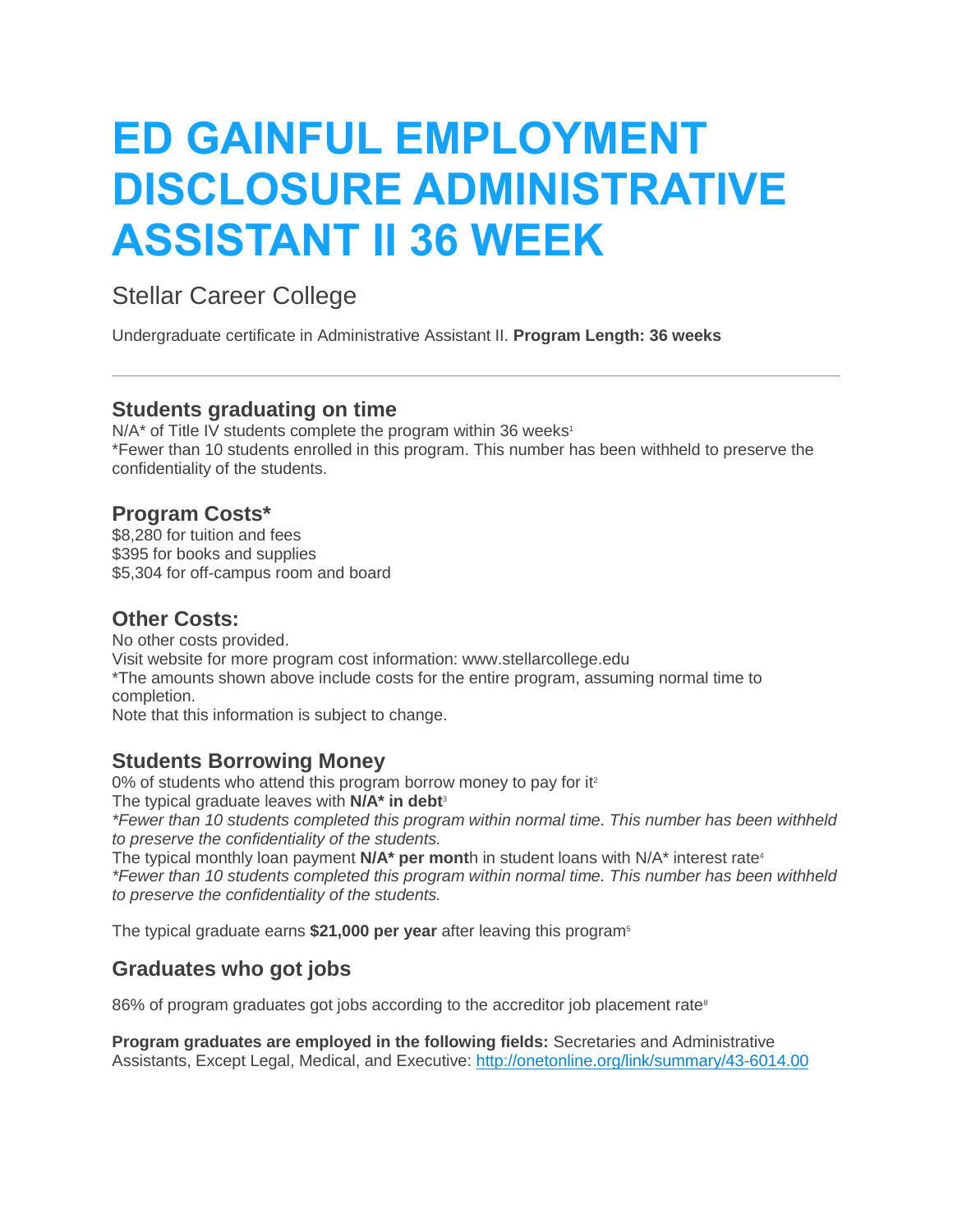#### **Licensure Requirements6**

\*Program has no licensure requirements in any state

#### **Additional Information:**

No additional notes provided.

#### **Date Created:** 2/28/2018

These disclosures are required by the U.S. Department of Education

#### **Footnotes:**

<sup>1</sup>The share of students who completed the program within 100% of normal time (36 weeks).

<sup>2</sup> The share of students who borrowed Federal, private, and/or institutional loans to help pay for college.

<sup>3</sup>The median debt of borrowers who completed this program.

<sup>4</sup>This debt includes federal, private, and institutional loans. The median monthly loan payment for students who completed this program if it were repaid over ten years at a NA\* interest rate.

<sup>5</sup>The median earnings of program graduates who received Federal aid.

<sup>6</sup> Some States require students to graduate from a state approved program in order to obtain a license to practice a profession in those States.

#### <sup>7</sup> State Job Placement Rate:

**Name of the state this placement rate is calculated for:** California

**Follow the link below to find out who is included in the calculation of this rate:** http://www.stellarcollege.edu/facts-and-disclosures

#### **What types of jobs were these students placed in?**

The job placement rate includes completers hired for: Jobs within the field

**Positions that recent completers were hired for include:** Administrative Assistant, Etc.

**When were the former students employed?** Per State Regulations

**How were completers tracked?** Completer/alumni survey (100% response rate)

<sup>8</sup>Accreditor Job Placement Rate:

**Name of the accrediting agency this placement rate is calculated for:** ACCSC

**Follow the link below to find out who is included in the calculation of this rate:** http://www.stellarcollege.edu/facts-and-disclosures

**What types of jobs were these students placed in?** The job placement rate includes completers hired for: Jobs within the field

**Positions that recent completers were hired for include:** Administrative Assistant, Etc.